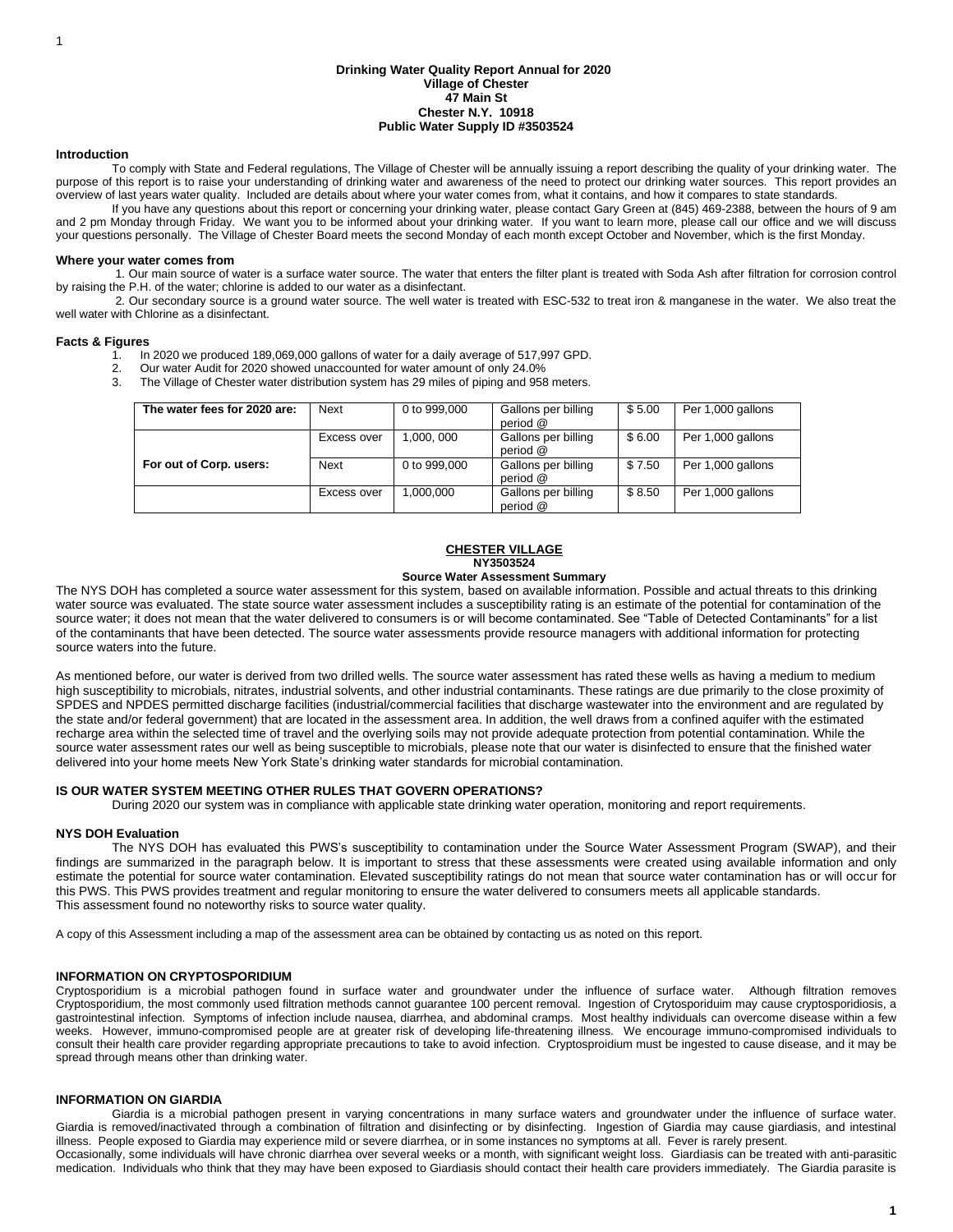passed in the feces of an infected person or animal and may contaminate water or food. Person to person transmission may also occur in day care centers or other settings where hand-washing practices are poor.

#### **INFORMATION ON RADON**

Radon is a naturally occurring radioactive gas found in soil and outdoor air that may be found in drinking water and indoor air. Some people exposed to elevated radon levels over many years in drinking water may have an increased risk of getting cancers. The main risk is lung cancer from radon entering indoor air from soil under homes.

## **DO I NEED TO TAKE SPECIAL PRECAUTIONS?**

Although our drinking water met or exceeded state and federal regulations, some people may be more vulnerable to disease causing microorganisms or pathogens in drinking water than the general population. Immuno-compromised persons such as persons with cancer undergoing chemotherapy, persons who have undergone organ transplants, people with HIV/AIDS or other immune systems disorders, some elderly, and infants can be particularly at risk from infections. These people should seek advice from their health provider about their drinking water EPA/CDC guidelines on appropriate means to lessen the risk of infection by Cryptosporidium, Giardia and other microbial pathogens are available from the Safe Drinking Water Hotline (800) 426-4791.

## **WHY SAVE WATER AND HOW TO AVOID WASTING IT?**

- Although our system has an adequate amount of water to meet present and future demands, there are a number of reasons why it is important to conserve water:
- Saving water saves energy and some of the costs associated with both of these necessities of life.
- Saving water reduces the cost of energy required to pump water and the need to construct costly new wells pumping systems and water towers; and Saving water lessens the strain on the water system during a dry spell or drought, helping to avoid severe water use restrictions so that essential fire fighting needs are met.

You can play a role in conserving water by becoming conscious of the amount of water your household is using, and by looking for ways to use less whenever you can. It is not hard to conserve water. Conservation tips include:

- Automatic dishwashers use 15 gallons for every cycle, regardless of how many dishes are loaded. So, get a run for your money and load it to capacity. Turn off the tap when brushing your teeth.
- Check every faucet in your home for leaks. Just a slow drip can waste 15 to 20 gallons a day. Fix it up and you can save almost 6,000 gallons per year. Check your toilets for leaks by putting a few drops of food coloring in the tank, watch for a few minutes to see if the color shows up in the bowl. It is not
- uncommon to lose up to 100 gallons a day from one of these otherwise invisible toilet leaks. Fix it and you save more than 30,000 gallons a year. Use your water meter to detect hidden leaks. Simply turn of all taps and water using appliances, then check the meter after 15 minutes, if it moved, you have a leak.

## **Are there Contaminants in our Drinking Water?**

As the state regulation requires, we routinely test your drinking water for contaminants. These contaminants include. Total coliform, turbidity, and inorganic compounds, total trihalomethanes, radiological, zinc, color, chlorine, PH and temperature. The table presented in this report depicts which compounds were detected in your drinking water. The state allows us to test for some contaminants less than once per year because the concentrations of these contaminants do not change frequently. Some of our data, though representative, are more than one year old.

It should be noted that all drinking water, including bottled water, might be reasonably expected to contain at least small amounts of some contaminants. The presence of contaminants does not necessarily indicate that water poses a health risk. More information about contaminants and potential health effects can obtain by calling the EPA's Safe Drinking Water Hotline (800) 426-4791 or the Orange County Health Department at (845) 291-2331 Definitions:

**Maximum Contaminant Level (MCL) -** The highest level of a contaminant that is allowed in drinking water. MCLs are set as close to the MCLGs as feasible.

**Maximum Contaminant Level Goal (MCLG)-** The level of a contaminant in drinking water below which there is no known or expected risk to health. MCLGs allow for a margin of safety.

**Action Level (AL) -** The concentration of a contaminant, which, if exceeded, triggers treatment or other requirements, which a water system must follow. **Maximum Residual Disinfectant Level (MRDL**): The highest level of a disinfectant allowed in drinking water. There is convincing evidence that addition of a

disinfectant is necessary for control of microbial contaminants.

**Maximum Residual Disinfectant Level Goal (MRDLG**): The level of a drinking water disinfectant below, which there is no known or expected risk to health. MRDLGs do not reflect the benefits of the use of disinfectant below to control microbial contamination.

**Treatment Technique (TT)** - A required process intended to reduce the level of a contaminant in drinking water.

**Nephelometric Turbidity Unit (NTU**) - A measure of the clarity of water. Turbidity in excess of .5 NTU is just noticeable to the average person.

Milligrams per liter (mg/l) - corresponds to one part of liquid in one million parts of liquid (parts per million - ppm).

A microgram per liter (ug/l) corresponds to one part of liquid in one billion parts of liquid (parts per billion - ppb).

Non-Detects (ND) - Laboratory analysis indicates that the constituent is not present.

**Nanograms per liter(ng/L)** – corresponds to the part of liquid to on trillion parts of liquid (part per trillion – ppt).